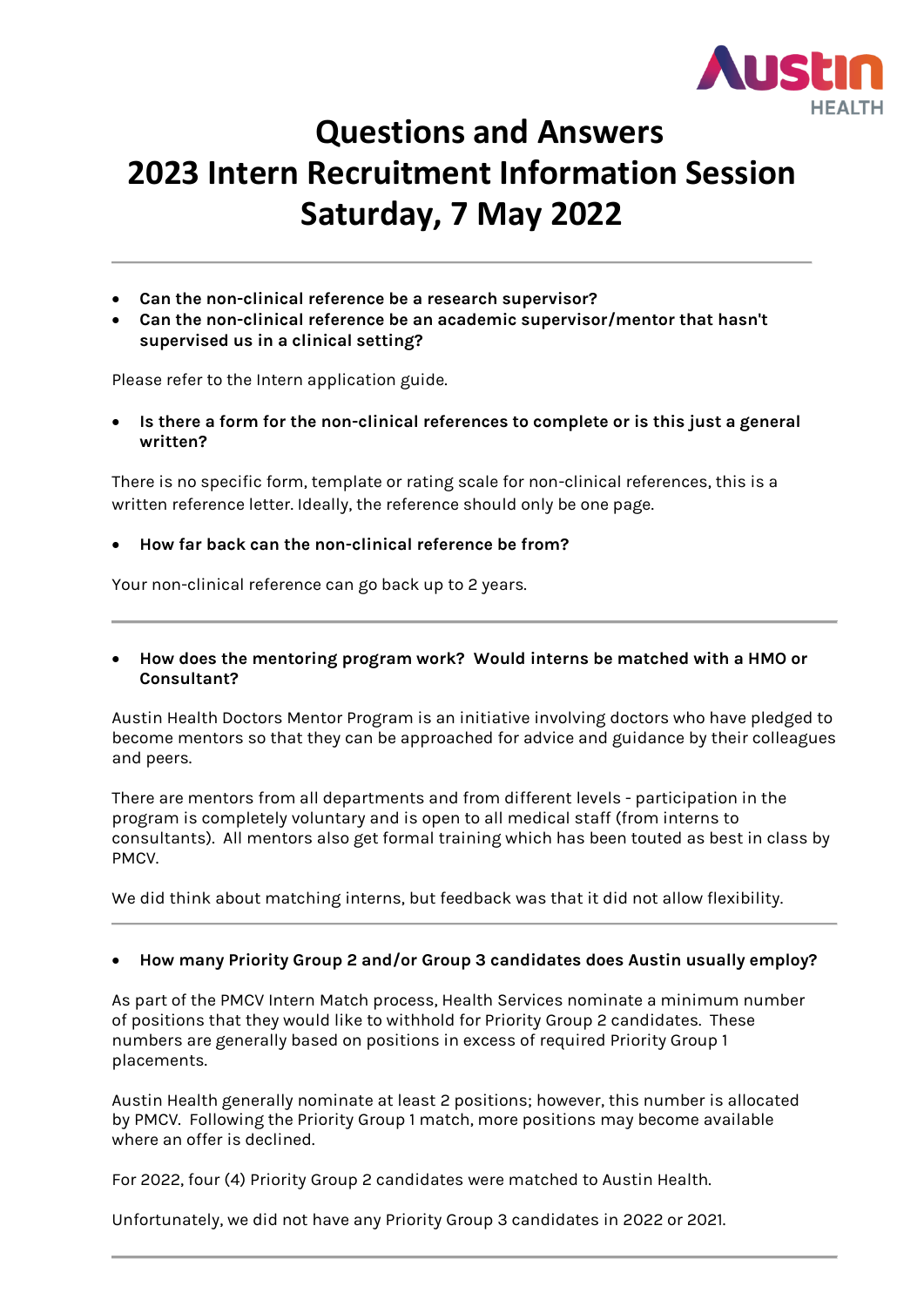

# **2023 Intern Recruitment Information Session**

# **Saturday, 7 May 2022**

**• Do you prefer applicants who have rotated to the Austin previously during Medical school?**

No, having experience as an Austin Medical student will not affect your chances of selection.

#### **• How receptive is the Austin to paired candidate applications?**

Austin Health welcome paired applications. Please ensure you specify this in your cover letter so we can take this into consideration when ranking. Note, when ranking, paired candidates are ranked according to the lower ranking of the paired candidates.

• **How far in advance do Interns receive their rosters?**

Interns will be provided with roster preferences in September/October. Rosters are set for the whole Clinical Year.

With regards to Term Rosters, these are usually loaded on our rostering system (Find My Shift) at least 4 weeks ahead.

• **How often do doctors work overtime at the Austin and when they do how streamlined / accessible is it to claim it?**

Most rosters will have rostered overtime. This will vary depending on the rotation, i.e. ED rosters are generally 38hrs per week / 76hrs per fortnight. Medical specialties generally include 4-8hrs rostered overtime per week and surgical rotations >5hr per week.

For unrostered overtime, there is a very streamlined process which involves completion of a form and approval by the unit.

Austin Health is committed to paying overtime, as time worked should be time paid.

The claims process allows us to review rosters and redesign as appropriate to based on service needs.

• **For BPTs, does it mean that there will be rotations through Northern Health, Echuca etc. when applying for Austin BPT?**

Austin Health, Bendigo Health, Echuca Regional Health, Northern Health and Wimmera Health Care Group (Horsham) are all part of the Central North West Basic Physician Training Consortium (CNWBPT).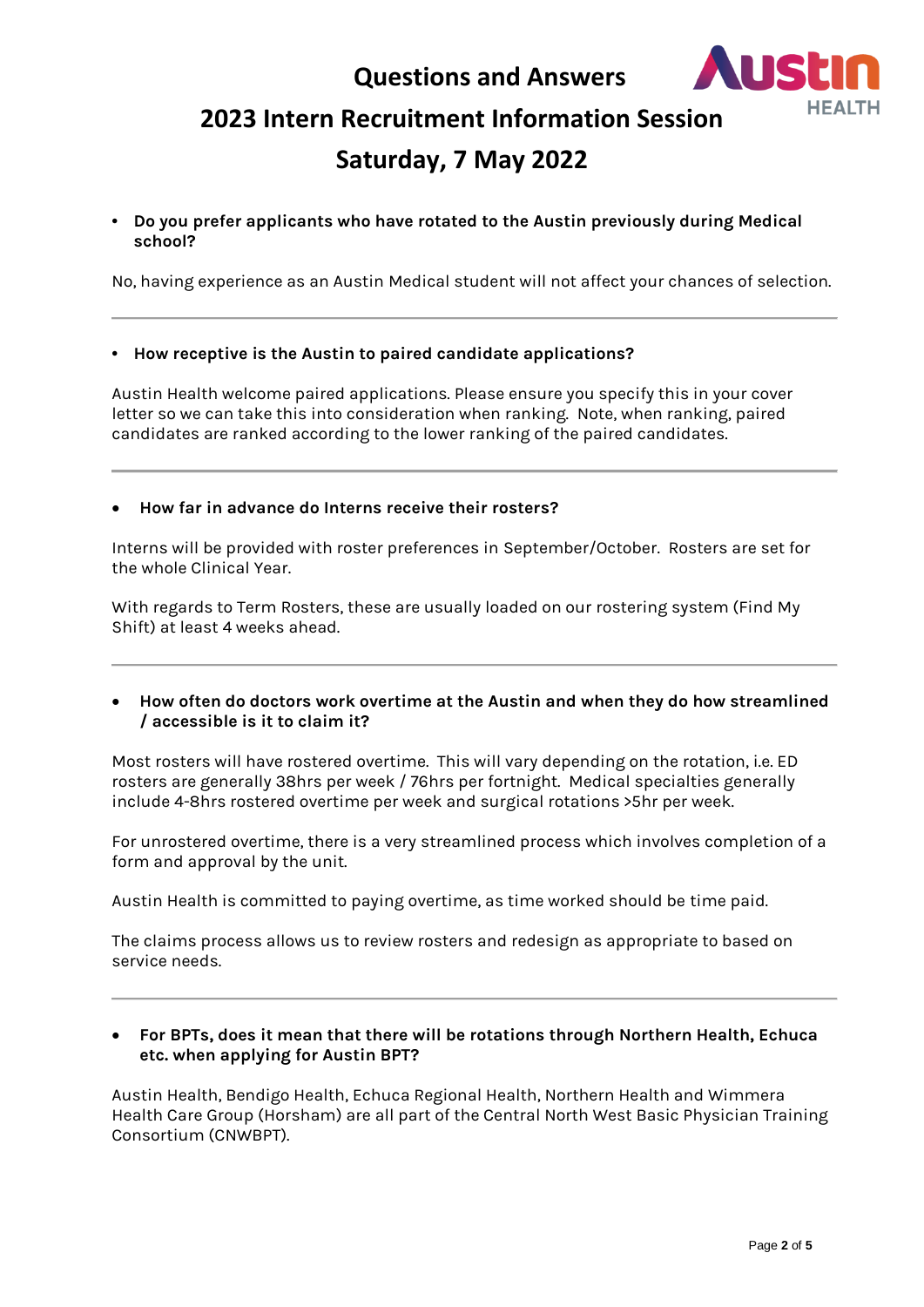

# **2023 Intern Recruitment Information Session**

# **Saturday, 7 May 2022**

However, recruitment and rotations have been split as follows:

- Austin Health and Bendigo Health
- Northern Health, Echuca Regional Health and Wimmera Health Care Group (Horsham)
- **Is there any difficulty getting onto the BPT program/any bottleneck going into BPT2 or BPT3?**

Like with any stream, entry into BPT program is highly competitive. If you're interested and you feel it's the right fit for you, let your intentions be known early so that you directed to the right supports to explore your options and pathway/requirements.

Once on program, Austin Health offer 3-year contracts for the BPT, so no bottleneck going forward from BPT1.

#### **• Does Austin offer 2-year contracts?**

Not for Internship, but we do offer multi year contracts from PGY2 onwards.

- **• What is the proportion of HMO2 available in the different streams?**
- **• What pathways are available for interns in HMO2 year?**

Currently, we have a minimum of 77 HMO2 posts planned for 2023, distribution as per below:

x30 General HMOs x16 Surgical HMOs x31 Medical HMOs (BPT)

However, this number is likely to increase as we are planning for further growth in positions.

#### **• What are the retention rates for interns into HMO2 year at Austin?**

Retention rates are high into PGY2 year, approximately 88% in 2022 (that is, 2021 Interns moving to 2022 HMO2 positions).

We do have some doctors go to other Health Services each year; these are usually doctors seeking to pursue a Paediatric career.

#### • **Does everyone get a rural rotation?**

20 out of our 65 interns will have the opportunity to undertake a rural rotation. We currently have two rotations to Mildura Base Hospital and two to Echuca Regional Health. These rotations provide excellent learning opportunities and are valued by those who undertake them each year, with great feedback about level of support provided, particularly in the intern year.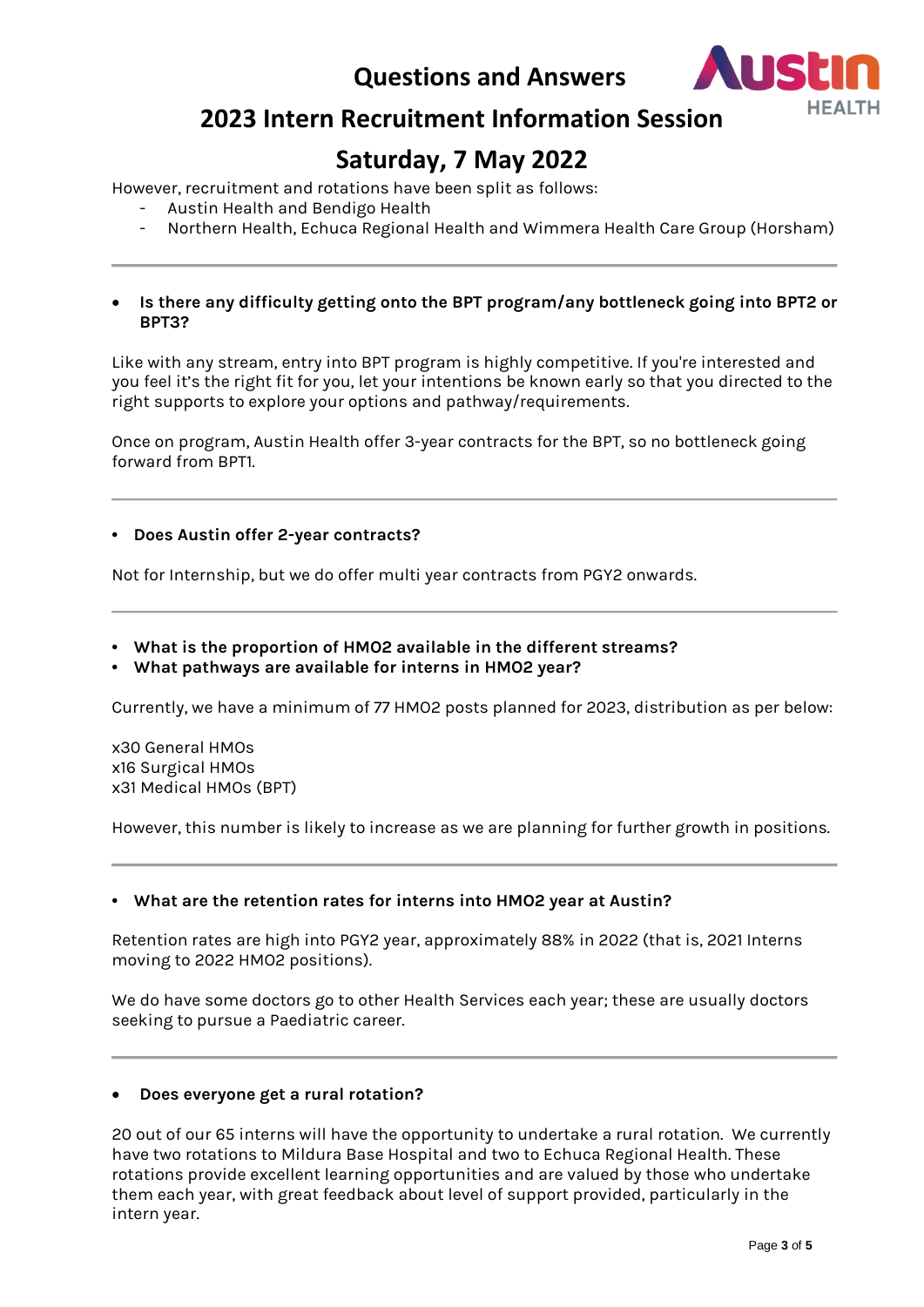

### **2023 Intern Recruitment Information Session**

## **Saturday, 7 May 2022**

- **What opportunities are there for Critical Care training?**
- **What sort of pathway does the Austin offer for those interested in Anaesthetics/ICU?**

Austin Health currently does not have a HMO2 Critical Care Stream, this starts at HMO3.

Our HMO3 Critical Care program has x13 posts, with rotations in Anaesthesia, Emergency and Intensive Care.

However, all our HMO2 Streams have Emergency and Intensive Care rotations.

• **Is there much exposure to Paediatrics as a junior doctor at Austin? When working in the ED at Austin, can interns see Paediatric patients?**

Our Emergency Department rotations can be recognised for GP Training. It is recommended that those interested in GP Training let your Medical Workforce (MWF) Coordinator know your plans, so that the Paediatrics requirement can be facilitated.

We also have Paediatrics rotations at Mildura Public Hospital in HMO2 and there is possibility to adapt a Paediatric experience at Katherine District Hospital in the Northern Territory in HMO3.

- **What opportunities are there for those of us interested in O&G?**
- **What kind of pathways does the Austin offer for people interested in ophthalmology?**

Both O&G and Ophthalmology rotations are available in our General Stream.

In HMO2 year, an Ophthalmology/Gynaecology rotation is available at Austin Health and in HMO3 we have two (2) O&G positions on rotation at Mercy Health for Women and one O&G position at Mildura Public Hospital.

Please refer to our **HMO Recruitment** page for further information on our training streams and available rotations.

#### • **Are there opportunities for secondment/placements in Paediatric surgery at Austin?**

Unfortunately, there are currently no Paediatric Surgery opportunities at Austin Health.

#### • **How many positions there are for the Liver Transplant Unit rotation for internship?**

We have one dedicated Liver Transplant Unit rotation and one Radiology/Liver Transplant Unit rotation available in Internship.